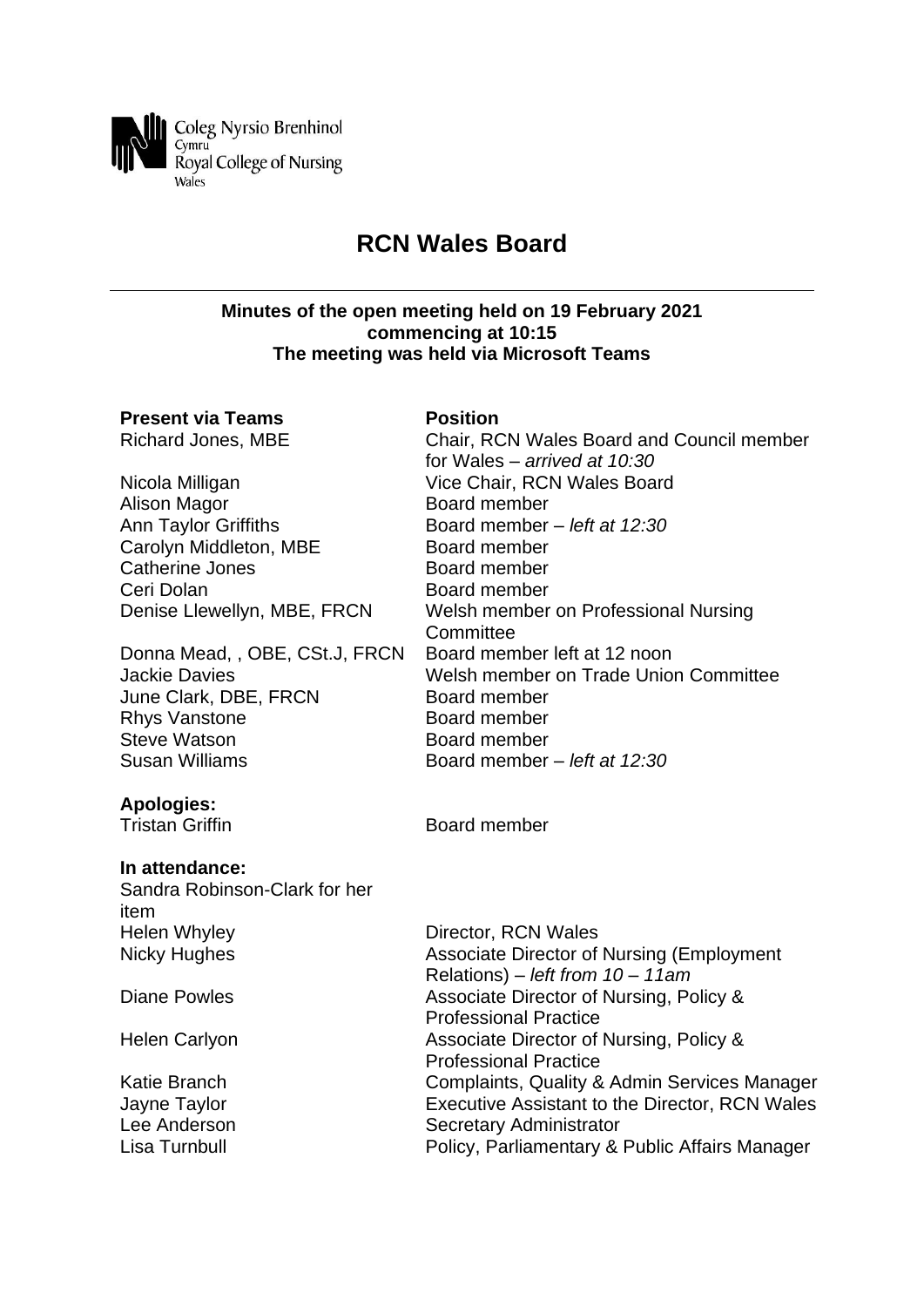**Observers:** Helen Woodward Sue Reynolds

Communications & Media Officer RCN Officer

# **1.1 Welcome and Apologies for Absence**

The Vice Chair welcomed everyone to the Open session.

The Board was informed that the Board Chair would arrive at 10:30 and that in his absence, the Vice Chair would Chair the meeting.

Apologies had been received from Board member, Tristan Griffin.

The Board welcomed the following two observers:

- − Helen Woodward, Communications & Media Officer
- − Sue Reynolds, RCN Officer.

### **1.2 Declaration of Interests**

The Board Vice Chair asked Board members to declare any possible interests with any items on the agenda and the following were noted:

Steve Watson declared the following interests:

- − Interim Area Manager, Jane Lewis Healthcare Ltd
- Founder and sole Director, Nursing management consultancy services.

Donna Mead declared the following interest:

Responsible for sign off of all orders of PPE through Shared Services which is hosted by Velindre NHS Trust.

No further declarations were made.

# **2.1 Minutes and actions from the previous meeting**

Minutes of the Board meeting held on 11 September 2020 had been circulated and were approved as an accurate record of the meeting.

### **2.2 Review of Action Sheet**

All actions were either noted as completed or delayed due to COVID-19.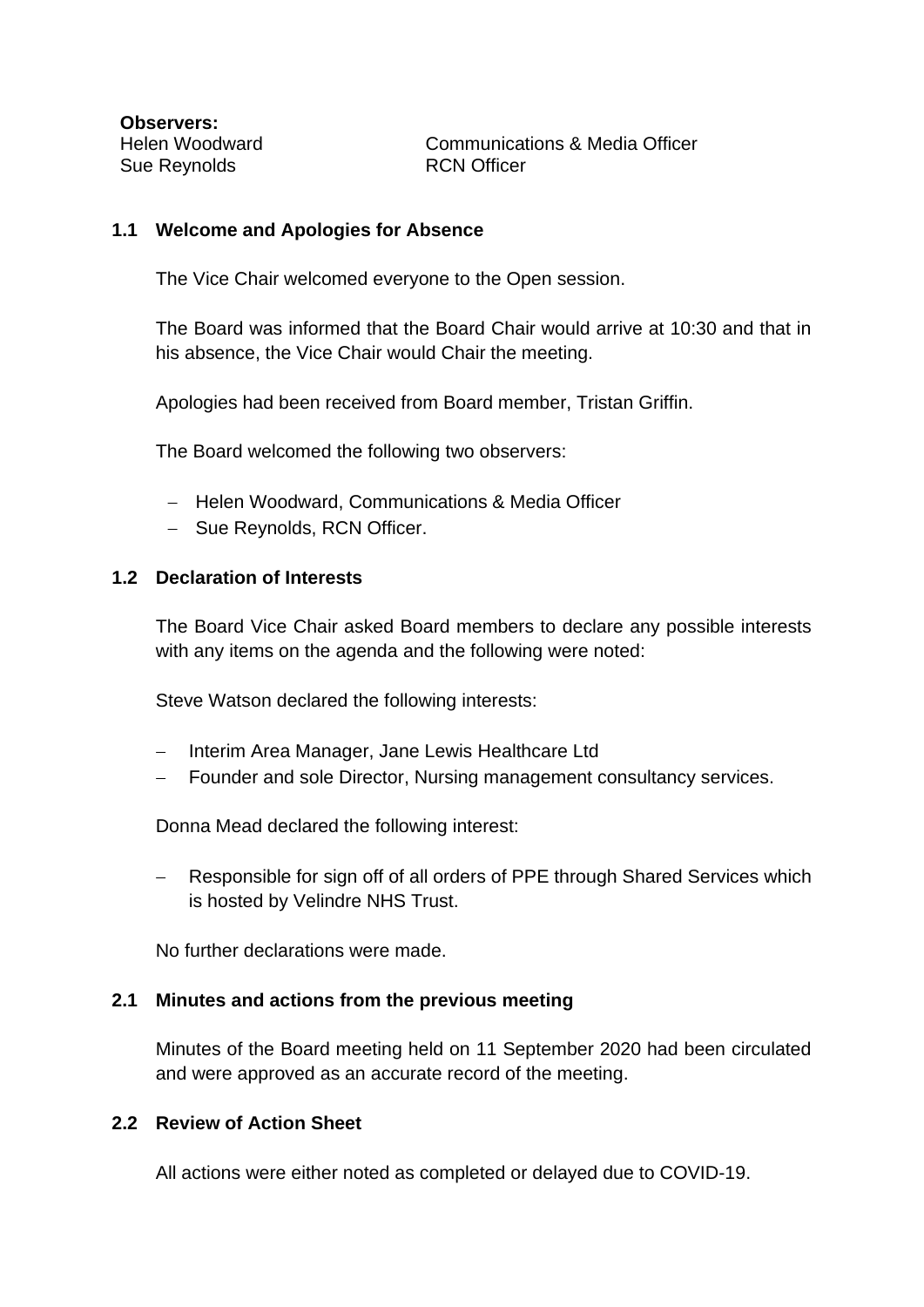# **2.3 Matters Arising**

# *3.2 Directors Report - First Draft of Health Education & Improvement Wales (HEIW's) Workforce Strategy Health and Social Care Strategy*

The Board was reminded that the Director had written to the Minister for Health and Social Services on 30 October 2020 following the launch of HEIW's 'A Healthier Wales: Our Workforce Strategy for Health and Social Care'. The Board was informed that RCN Wales had welcomed the strategy as a starting point for the development of an inclusive, engaged, sustainable and flexible workforce in health and social care. However, the RCN Wales' response called upon HEIW and Social Care Wales (SCW) to be more ambitious and to go further in their aims and actions to tackle the nursing workforce challenges across Wales.

The Director reported that RCN Wales had called for activity underneath the strategy to progress the work.

The Board noted that the Director had been invited to be part of HEIW External Advisory Group which replaced the Strategic Education and Development Group.

The Board noted that in February 2021, RCN Wales submitted comments on the draft HEIW Annual Plan for 2021-22 and their Primary and Community Care Training and Education Framework for NHS Wales.

# *3.2 Directors Report - NHS Executive*

The Board was reminded that the Director has regular meetings with the Director General and the Minister for Health and Social Services and had raised the issue of the NHS Executive at those meetings. The Board noted that both have indicated that there is no particular interest in forming an NHS Executive for NHS Wales at this time. Both felt that the ability to influence, oversee and direct NHS Wales exists without the need to create a new entity. The Board noted that the delivery framework and scrutiny for NHS delivery is being worked on.

The Director had stressed how important it was for the Minister and Director General to have access to professional nursing advice and cautioned the Board that this could have implications for the appointment of a new Chief Nursing Officer for Wales.

There were no further matters arising.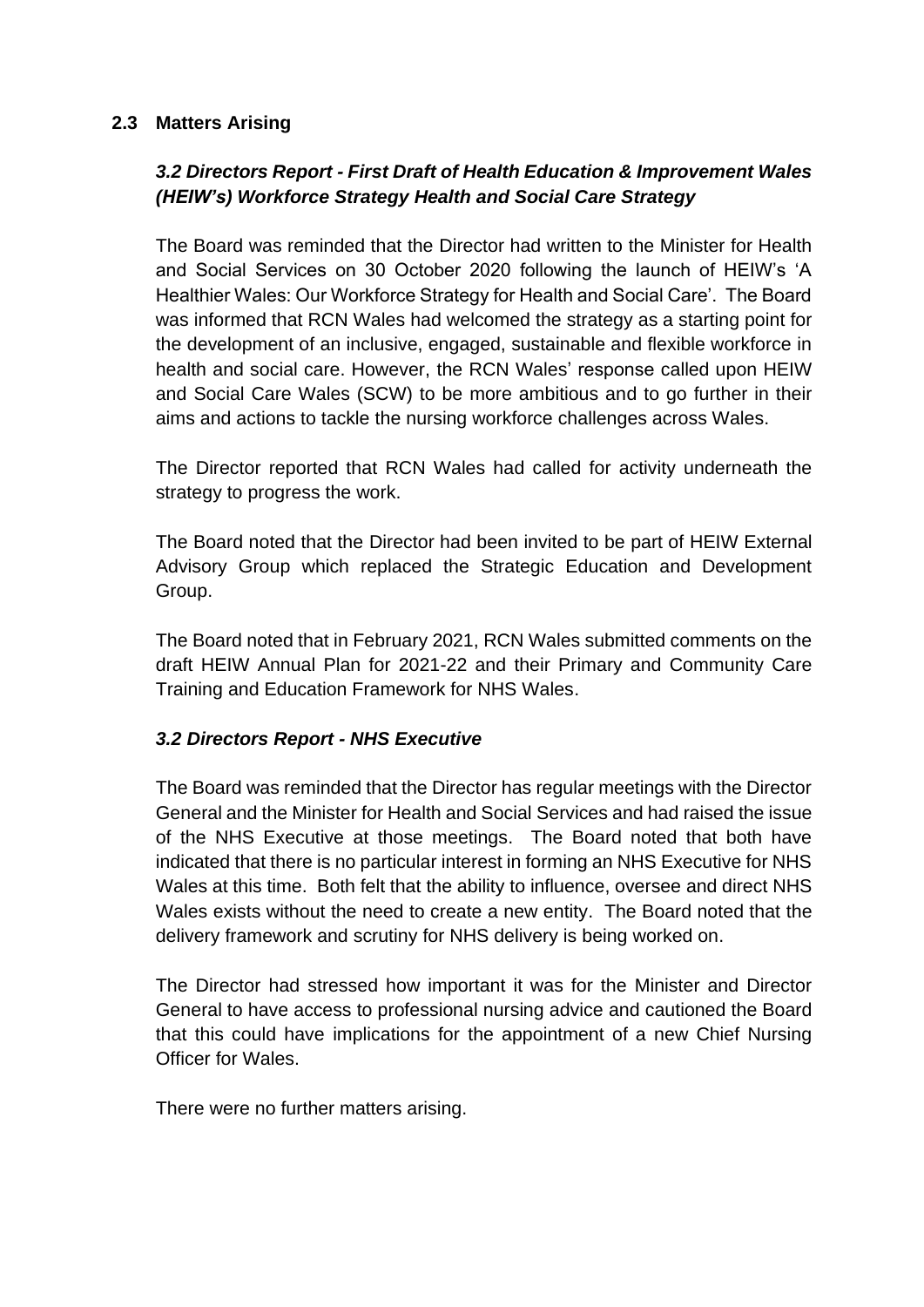# **3. OPERATIONAL UPDATES**

# **3.2 Director, RCN Wales Report**

A report had been received and was noted.

The Director drew the Board's attention to the following meetings:

- − The meetings with the Social Care Forum which is overseen by the Deputy Minister for Health and Social Services. The Board noted that the forum is looking to develop improvements for members working in social care.
- − The several Safe and Effective Care campaign roundtables that have been held.
- − The All Wales Nurse Director Peer Group meeting has not met during COVID. The Director has written to Nurse Directors, has continued to meet with them individually and has offered them personal support.

The Board Chair arrived at this point and chaired the rest of the meeting.

# *Change to the Executive Director of Nursing post at Health Education and Improvement Wales (HEIW) to a Director of Nurse and Health Professional Education*

The Board was informed that the Director had had a number of meetings with the Chief Executive and Deputy Chief Executive at HEIW to express deep concerns with the planned change to the Executive Director of Nursing post to a Director of Nurse and Health Professional Education with no requirement in the job description for the candidate to be a registered nurse.

The Board also noted that the Director had raised this concern with the Minister for Health and Social Services, the Director General, the Chief Nursing Officer for Wales and the Chair of HEIW and had stressed that not having a senior nurse at Executive Director level would be detrimental to the nursing profession and out of step with Scotland, England and Northern Ireland, who all recognise the importance of having a registered nurse within their executive functions.

The Board noted that the Director of Nurse and Health Professional Education post had been advertised and that the Director had been invited to sit on the stakeholder panel on 13 April 2021 to assist with the recruitment.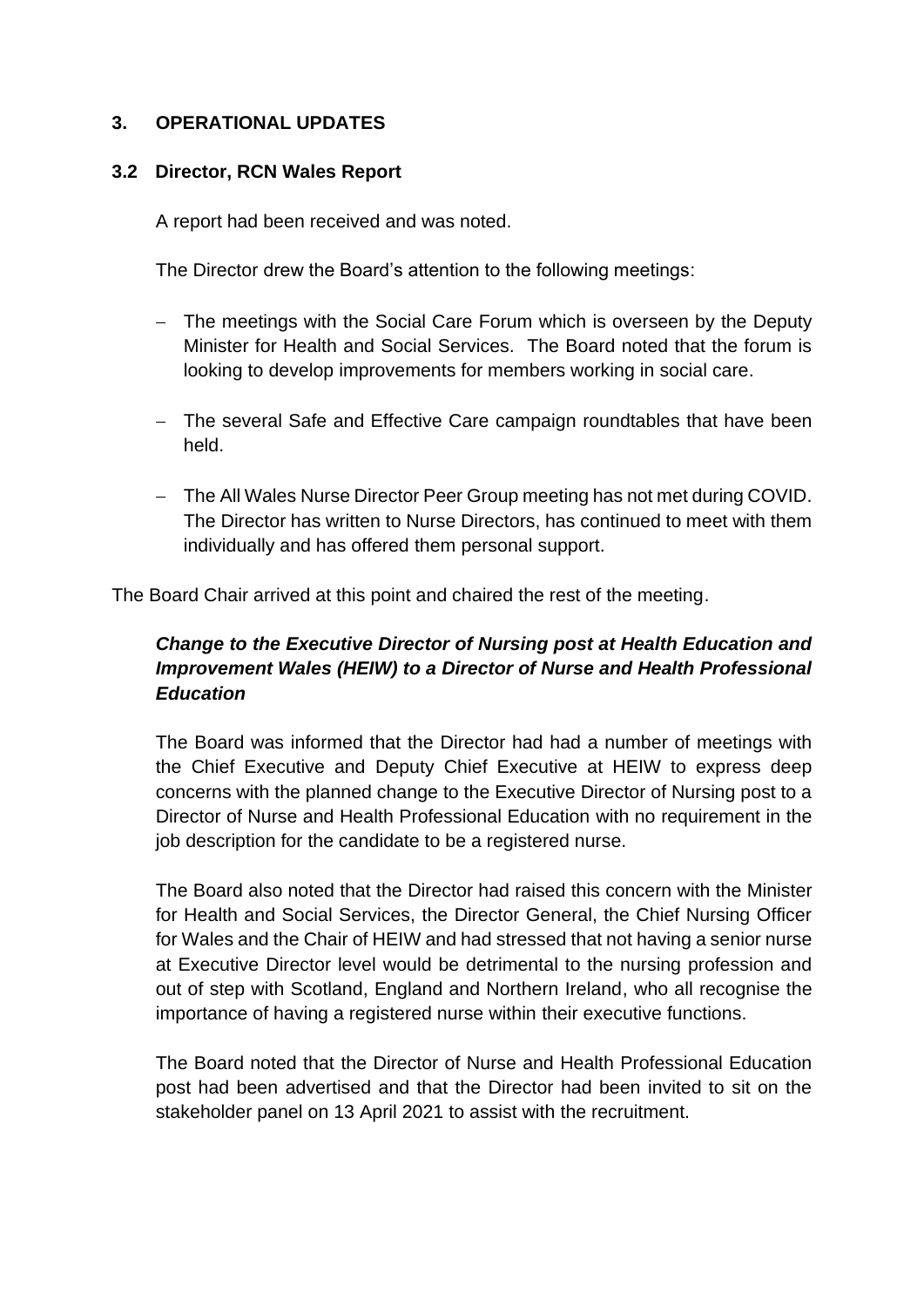The Board appreciated the efforts that the Director had undertaken to overturn this decision but noted this had not been successful.

The Board expressed deep concern and disappointment that the largest section of the workforce would not be represented by an Executive Director. The Board expressed huge strength of feeling on this issue and agreed the following actions:

**ACTION 1: The Board Chair to write to the Minister for Health and Social Services to express the Board's concerns that the postholder would no longer be required to be a registered nurse.**

**ACTION 2: Board members to raise questions on this issue at future hustings events.**

**ACTION 3: The Welsh Representative on the Professional Nursing Committee to raise the issue of non nursing appointments to nursing roles with the committee.**

The Director assured the Board that RCN Wales would continue to raise concerns on this issue and thanked the Board for its support and suggestions as to the way forward.

# **3.1 RCN Wales Board Chair's Report**

This agenda item had been deferred until the Board Chair had joined the meeting and was taken out of numerical sequence.

A report had been received and was noted.

The Board Chair drew the Board's attention to the record of Board members attendance and the Board meeting dates for 2021 which were outlined in the paper.

The Board Chair thanked Board members for the significant amount of work that had been undertaken on behalf of members in Wales since the February Board meeting.

It was reported that the Board Chair had met with all the newly elected Board members.

Board members were urged to complete the skills and expertise column listed on the register of interests form as this would assist in nominating Board members for particular activities.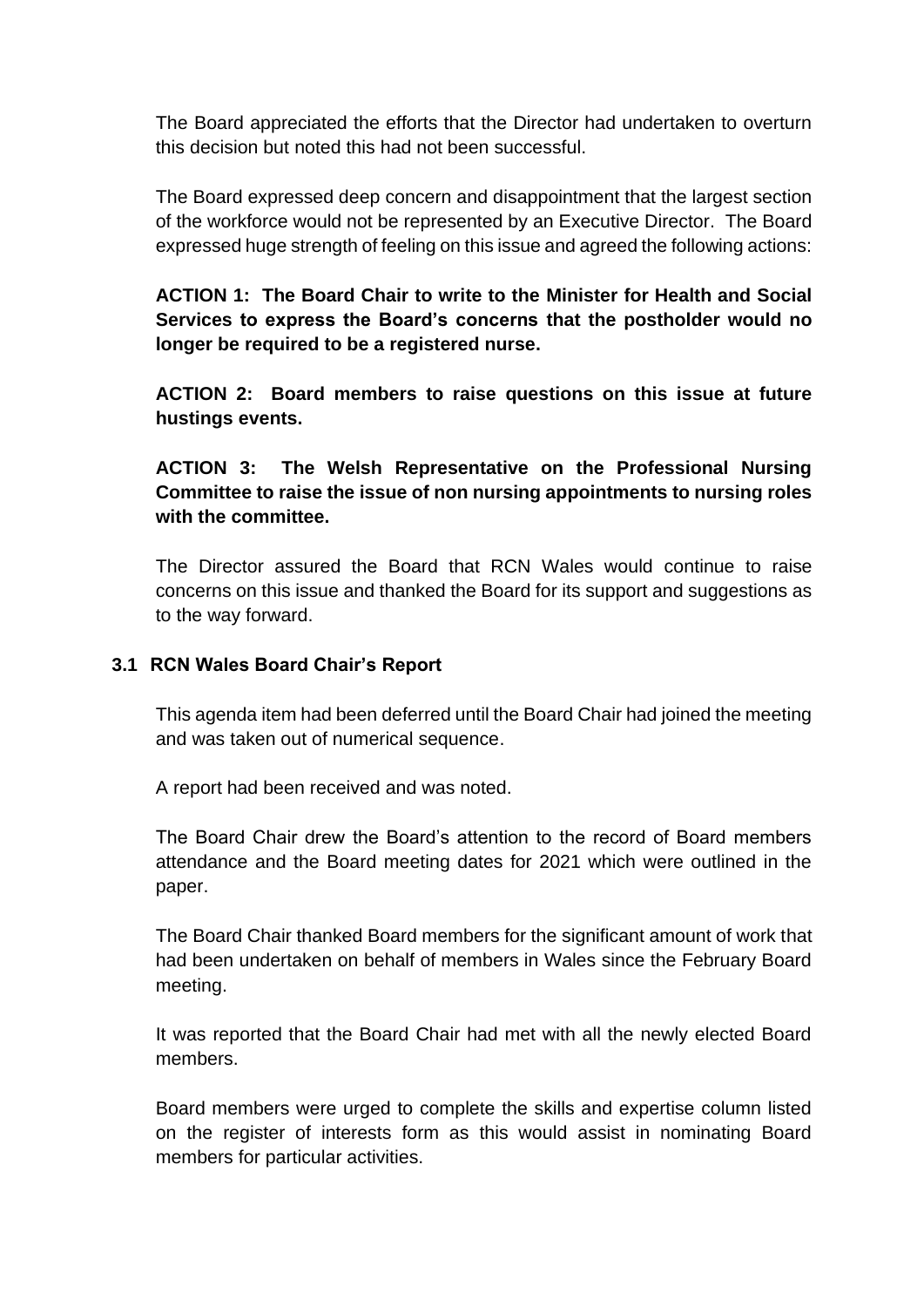It was reported that the Chair of Council had expressed his sincere appreciation for welcoming him to the Closed session of Board and had commented that the debates and discussions were outstanding.

# **3.3 COVID-19 Update Report**

A report had been circulated and was noted.

The Director took the Board through the paper and highlighted the following:

- − The situation for members remains difficult with high levels of stress and the effects of this will be long term.
- − This has been a very busy and challenging time for the Employment Relations Team supporting members virtually and especially for the Associate Director of Nursing (Employment Relations) in having to attend so many additional meetings with the Minister and various groups as a result of the pandemic.
- − The representatives working in Wales have really stepped up during the crisis with some having returned to clinical practice
- − RCN Wales has worked hard to feed into UK briefings, position statements and influencing around the pandemic.
- − The Professional Practice Team has worked hard in support of members with library services maintained virtually and the newly appointed Advisers hitting the ground running.
- − RCN UK continues with new ways of working during COVID-19 with daily briefings at Executive Team level to gather intelligence.
- − The Chief Executive and General Secretary has written to the Prime Minister raising concerns with regard to PPE requirements. This letter was also copied to the Minister for Health and Social Services in Wales as part of a UK position.
- − The Welsh Management Team has reviewed the Business Continuity Plan and is ensuring that RCN Wales supports staff through regular all-staff meetings and touch points to provide emotional support, if required.
- − The Board has been provided with regular updates on the pandemic every 6- 8 weeks.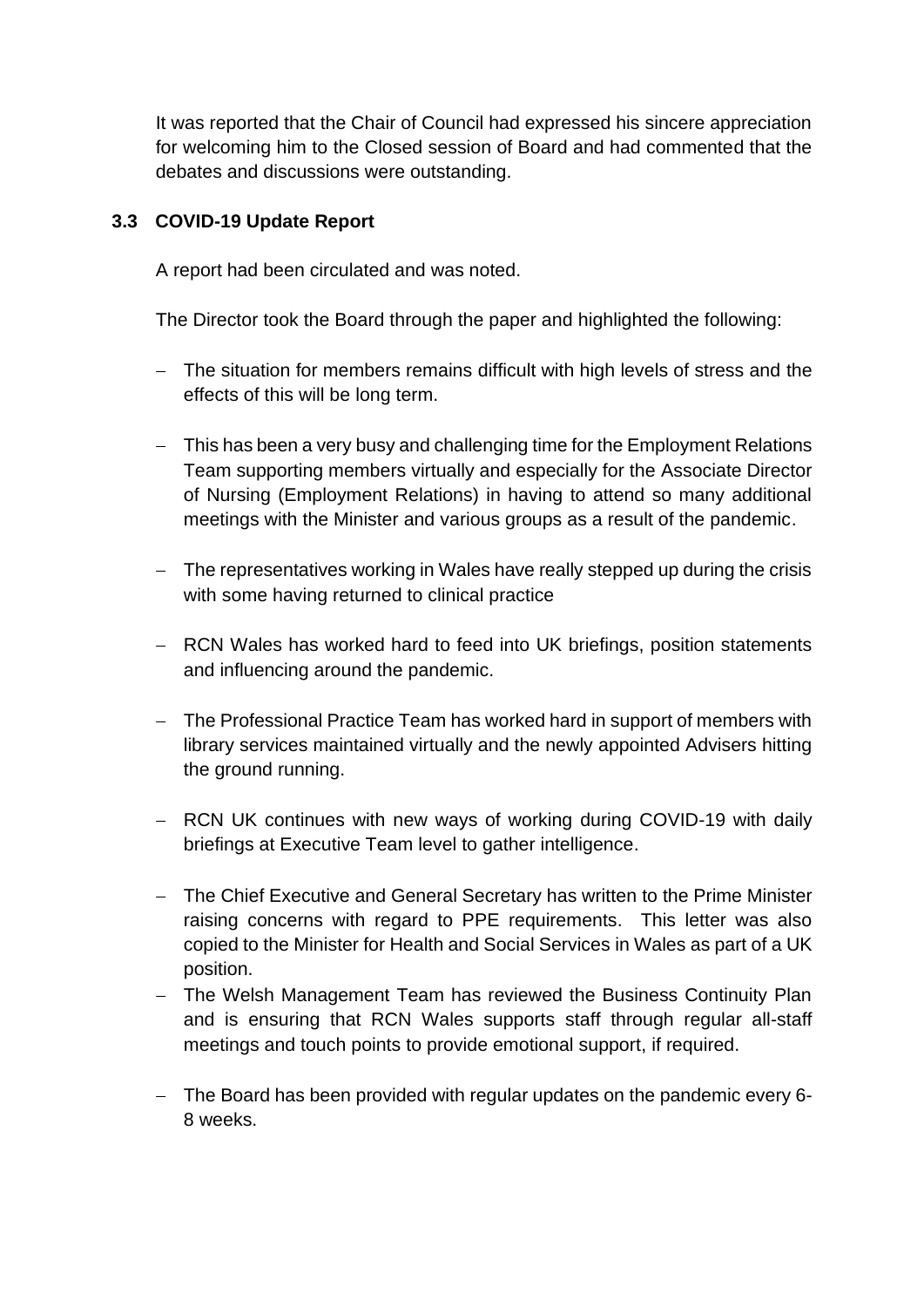The Director informed the Board that a recent vaccination survey had shown that 85% of NHS staff had received the first dose of the vaccine but there was no data on when they would receive their second dose.

The Board was informed that the Director had written to all Chief Executives of Health Boards in Wales on 4 February 2021 seeking assurance that agency workers would be able to access their COVID-19 vaccination programme.

The Board was informed that the Business Committee of NHS Wales Partnership Forum had been made aware that there would be a UK-wide delay in the supply of vaccines in February that had had been expected and planned for.

The Director informed the Board that an RCN UK position would be needed regarding NHS staff who have shielded returning to work once they have had the second dose of the vaccine. The Board was urged to encourage members who are concerned about this to contact the RCN for support and guidance and to access their local occupational health provider.

Director put on record her thanks to the Board members and staff for their support during this very difficult time

The Board discussed the issues arising from the pandemic and raised the following concerns:

- − What are the implications for nursing arising from COVID-19 in the longer term?
- − The mental health of some staff who are required to shield is suffering due to the isolation and the difficulty in being unable to work from home.
- − Clear masks have been issued for staff to use with patients who are hard of hearing.
- − The COVID-19 risk assessment is not fit for purpose and does not identify all those who should be required to shield.

The Director informed the Board that the Welsh Government is not looking to extend the categories for those that are required to shield during the pandemic. The Director stressed the importance for all members to have a proper risk assessment. The Board was advised that the FAQ's clearly state that those who are shielding should continue to do so until 31 March 2021 even if they have had their second dose of the vaccine.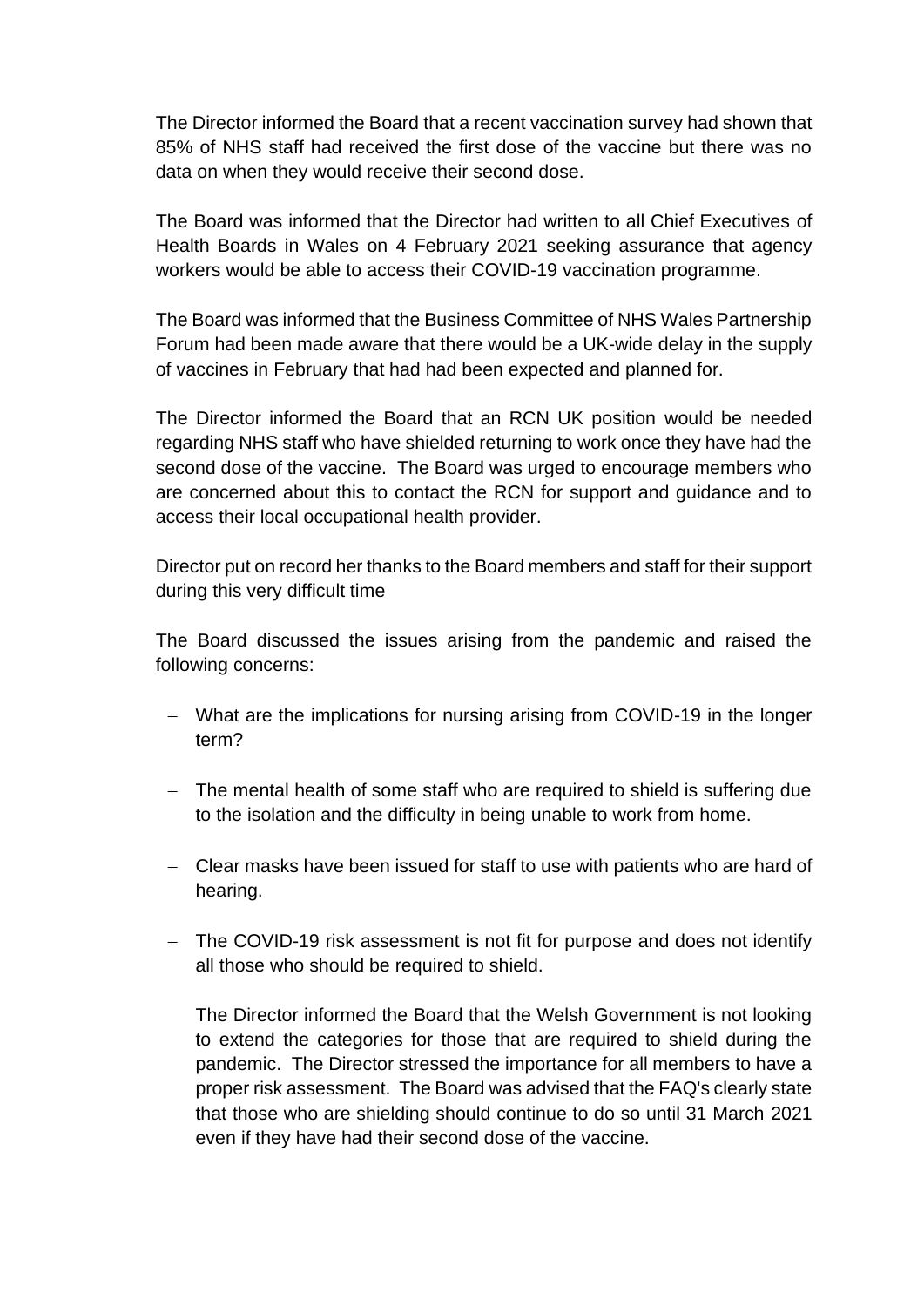− Will the RCN support the continuation of COVID-19 protective measures such as wearing of face masks and staff self-isolating to protect patients and staff post COVID-19?

The Director stated that RCN Wales actively supports all the key messages that have come out of Public Health Wales around self-isolating.

− Is RCN Wales involved in the drafting of a post pandemic recovery plan to manage the backlog of waiting lists and the potential de-skilling of staff?

The Director reminded the Board that the Minister for Health and Social Services had made a statement on 10 December 2020 stating that it would be for individual Health Board's to decide what non-COVID-19 activity to cease during the pandemic. In response the Director had written to the Minister raising concerns that the 'local options framework winter 2020- 2021' does not set out when the decision-making process should be triggered, nor who should be involved in the process and emphasising that RCN Wales expected that it would require professional nursing advice.

An RCN UK policy position statement will be issued shortly stating that nursing needed to be involved in the drafting of post COVID-19 plans for the resumption of services.

The Associate Director of Nursing (Employment Relations) informed the Board that both the Shadow Social Partnership Council and the NHS Wales Partnership Forum workforce cell had discussed the updating and upskilling of nurses returning to their substantive area. This has been escalated to the Minister and he had agreed to raise this at Health Board level.

The Policy, Parliamentary and Public Affairs Officer reminded the Board that RCN Wales had given evidence to the Welsh Parliament Health Committee Inquiry on this issue.

- − The Board was informed that the Chief Nursing Officer for England had issued a research paper highlighting key elements of COVID-19 and the Board was provided with the following links:
	- The Welsh Government's research programme to learn from COVID pandemic <https://healthandcareresearchwales.org/covid-19-updates>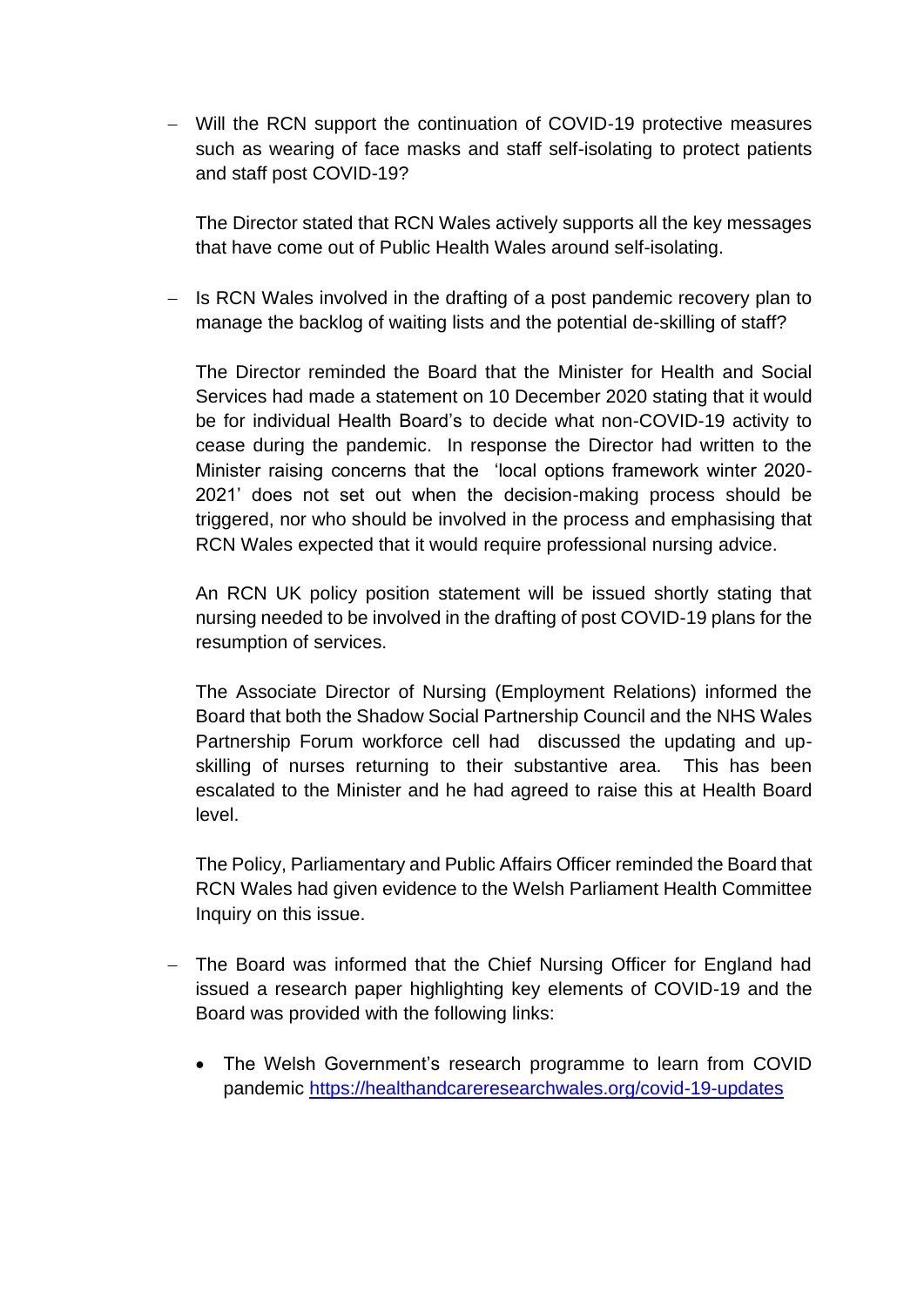• The Welsh Government's COVID-19 and the production of statistics and social research [https://gov.wales/covid-19-and-production](https://gov.wales/covid-19-and-production-statistics-and-social-research)[statistics-and-social-research](https://gov.wales/covid-19-and-production-statistics-and-social-research)

The Board requested that a discussion be held on post pandemic recovery plans at the next Board briefing on COVID.

# **ACTION 4: A discussion on post pandemic recovery plans to be added to the agenda for the next Board COVID briefing.**

# **3.4 Policy, Parliamentary & Public Affairs Impact Report**

A report had been received and was noted.

The Policy & Public Affairs Adviser gave a verbal update as follows:

- − RCN Wales has given a second session of oral evidence on the inquiry into COVID-19 with the Welsh Parliament Health Committee.
- − Cross party groups on Nursing and Midwifery have been held with, one on 5 October 2020 on the theme of prison nursing and another on 16 November 2020 on the theme of nursing and COVID-19.
- − RCN Wales is undertaking online activity and adopting new ways of working to engage and influence politicians.
- − The Board will shortly be invited to a consultation briefing on the 'Rebalancing care and support' White Paper otherwise known as 'Improving Social Care Arrangements and Partnerships Working'.
- − The Board was urged to contribute views to open consultations as listed.

The Board was asked to approve the proposal for work of social care policy development in Appendix B.

During the discussion that following, concerns were raised that nursing as a profession had not been mentioned in the White Paper and RCN Wales had not been invited to participate in the discussions on the White paper prior to the consultation. The Director assured the Board that the workplan in Annex B sets out actions to address these concerns and builds on the professional relationships with RCN Wales and key stakeholders such as the Welsh Local Government Associate (WLGA) and Social Care Wales. The Board noted that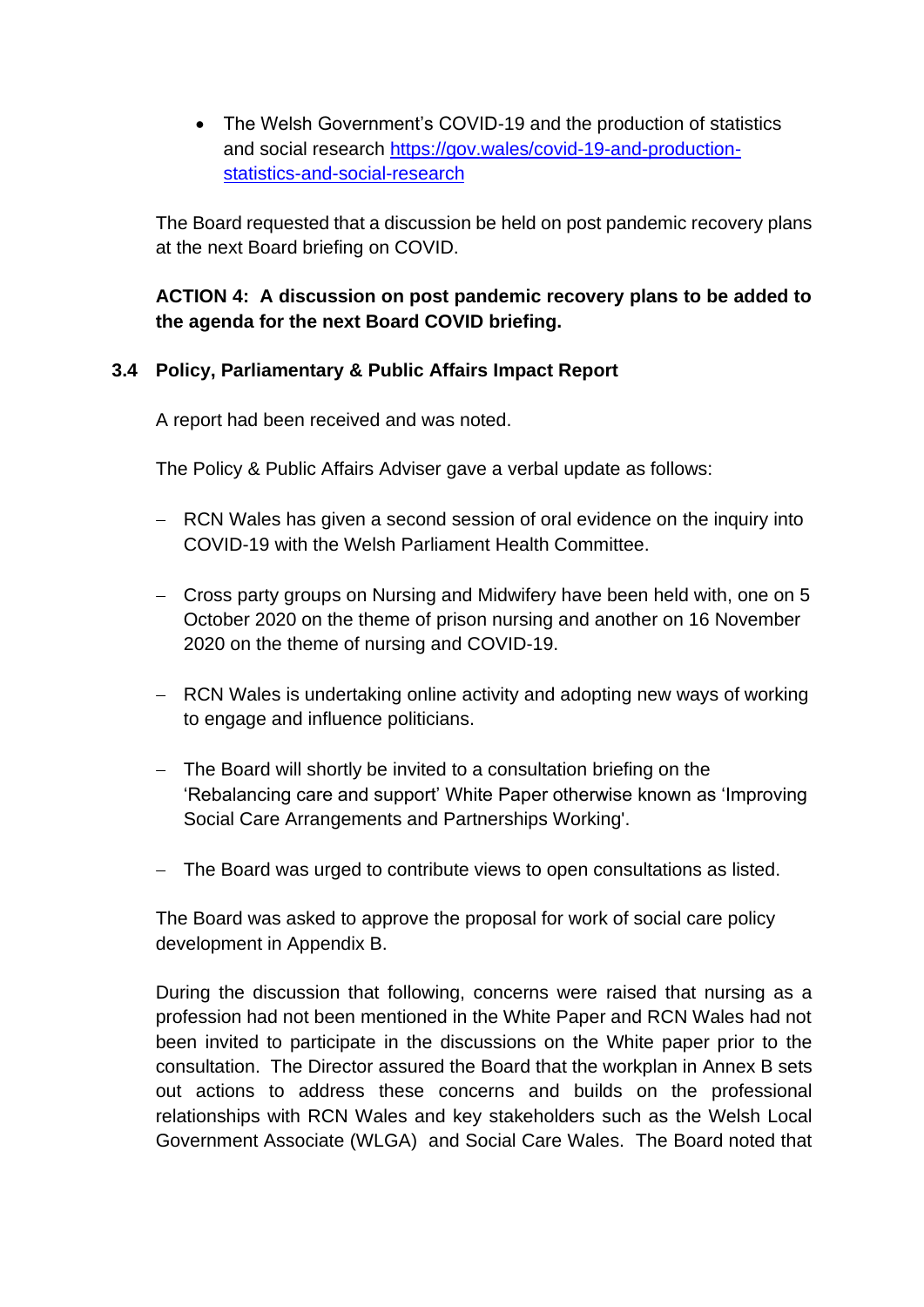there would be a further opportunity to discuss this at the Board briefing on the White Paper and Board members views would be welcomed.

The Board Chair requested that this be discussed further at the Board Officers meeting

**Decision:** The Board approved the plans for social care policy development laid out in Annex B.

**ACTION 5: RCN Wales to discuss influencing on the social care policy agendas to be discussed at the next Board officers meeting.**

# **3.5 RCN Wales Board Elections Update**

A report had been received and was noted.

The Director welcomed the newly elected Board members and congratulated Board member, Nicola Milligan for being re-elected to the Board.

An error was noted in appendix B in that the term of office for Board member, Steve Watson, was shown as running until 31 December 2022, when it should have shown his term of office running until 31 December 2024.

The Board noted the results of the Chair and Vice Chair positions for RCN Wales and the elections to other UK committees as set out in the paper.

Concern was expressed with the low turnout for RCN elections and the Board Chair assured the Board that the RCN Wales Succession Planning Committee had been tasked to consider how best to improve member engagement with the elections.

# **3.6 Update report on the RCN Representative Pathway Project**

A report had been received and was noted.

The Associate Director of Nursing (Employment Relations) gave a verbal update as follows:

- − Online training has commenced and progressing well.
- − The LDF facilitators across the UK have created an online training platform with the Open College Network (OCN) as an independent accreditation body to ensure quality.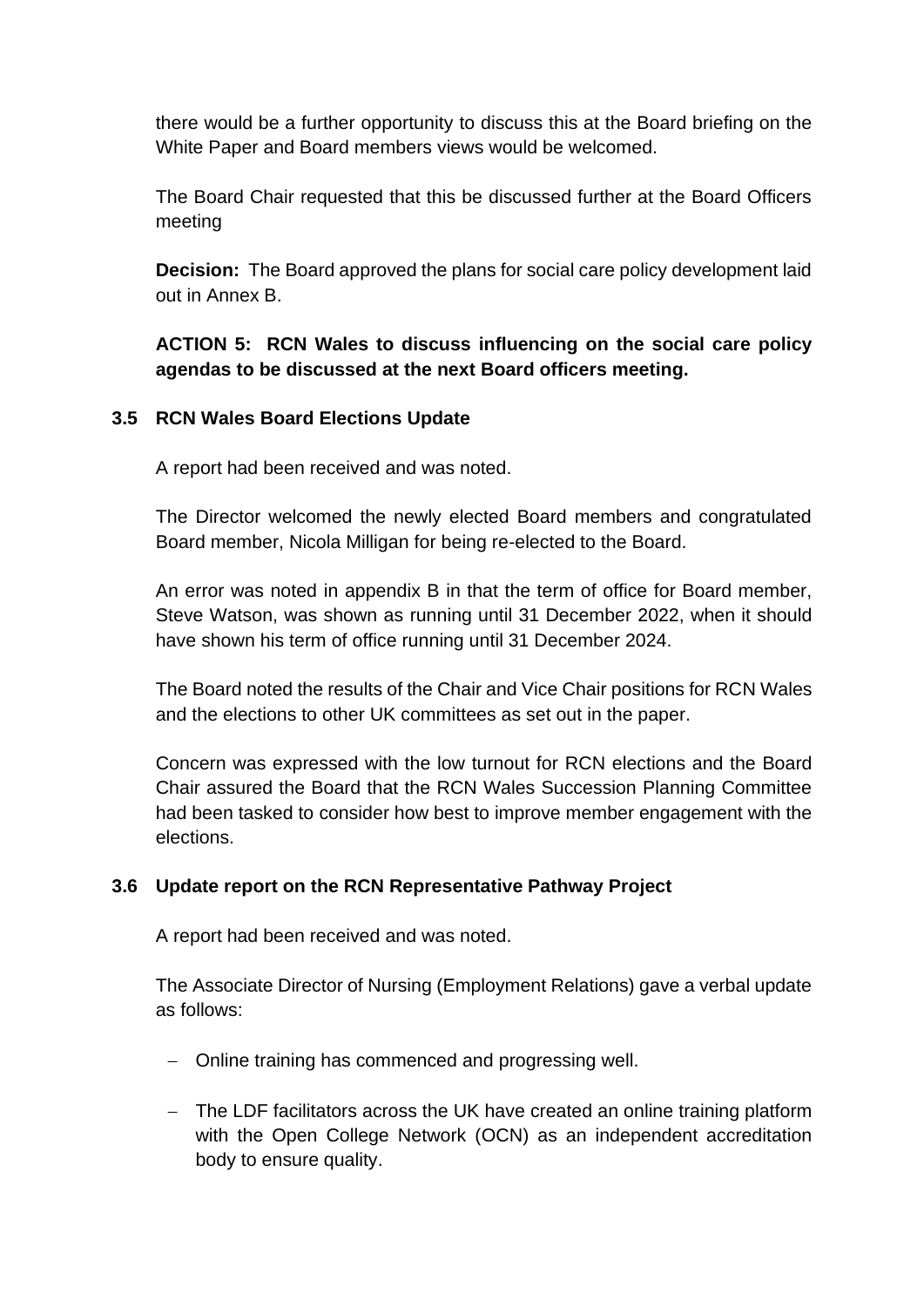- − All representatives who had expressed an interest in becoming a representative were content to continue with online training via the learning portal.
- − In 2019, RCN Wales received 51 expressions of interest and 43.8% of those have completed the training and gone on to become RCN representatives.
- − In 2020, 69 expressions of interest had been received and these members are still completing their pathway.
- − Foundation modules were held in September and October 2020 and January 2021 and a total of 14 representatives have completed the training. A further session will be held in May/June.
- − The virtual training platform and its curriculum will be reviewed but the participants have reported that they have had a very positive experience.

# **3.7 2020 International Year of the Nurse and Midwife**

A report had been received and was noted.

The Director highlighted what RCN Wales had been able to achieve during 2020 to celebrate the 2020 International Year of the Nurse and Midwife, despite COVID-19. However, due to the pandemic, the Board had taken the decision to cancel the 2020 RCN Wales Nurse of the Year Awards ceremony. The Board noted that the Chief Nursing Officer for Wales had also cancelled her conference in March 2021.

The Board was informed that the World Health Organisation (WHO) had declared that the International Year of the Nurse would be extended into 2021 as the International Year of the Nurse and Midwife.

The Board noted the plans for 2021 as set out in the paper.

# **3.8 2021 RCN Wales Nurse of the Year and Alumni Network Update**

A paper had been circulated and was noted.

The Director informed the Board that City Hall has been provisionally booked for 10 November 2021 to hold the ninth RCN Wales Nurse of the Year awards.

The Board noted that a potential date for the launch of the awards in 2021 has been discussed with the Nurse Director of Swansea Bay University Health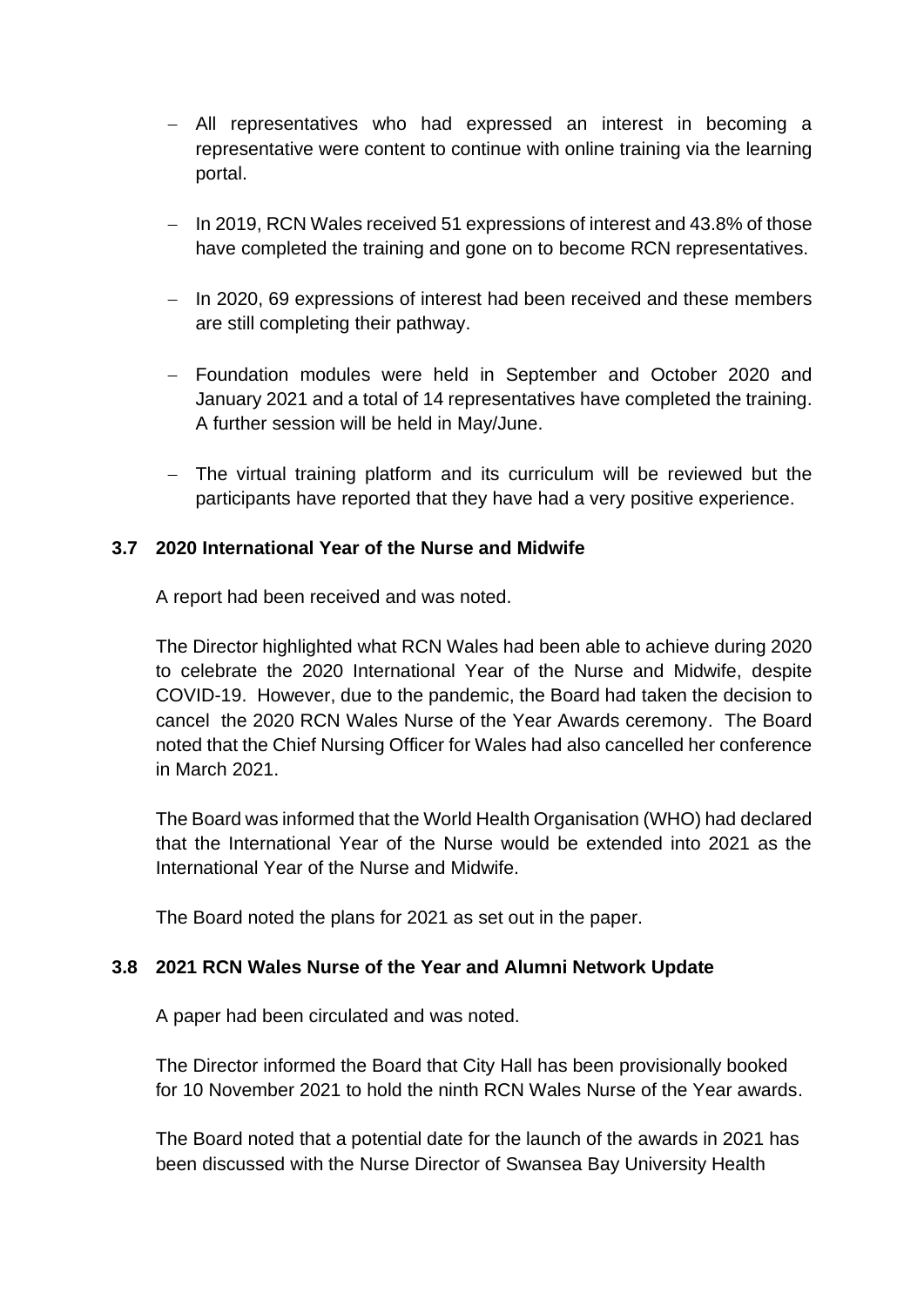Board and sponsors have been contacted. The Board agreed that the awards should go ahead in 2021, even if that means they must be held virtually.

The Board noted that the Alumni network has been used for media and consultation activities but that it had not been possible to hold 'fireside chats' during the pandemic.

# **4. STRATEGIC UPDATES**

# **4.1 RCN Wales Campaign for 2020 Welsh Parliament Elections**

A report had been received and was noted.

The Policy, Parliamentary and Public Affairs Adviser drew the Board's attention to the following:

- − During the election campaign, the main focus will be on influencing the manifestos of the political parties and member engagement and awareness.
- − RCN Wales will be holding several hustings events with politicians, one in each political region and one national event. Board members were urged to encourage members to attend and to attend themselves.
- − The Policy team has developed new online contact animations, cartoons, graphics and posters for the campaign.
- − Board members were urged to retweet messages coming out of RCN Wales regarding the campaign.
- − Campaign packs are being developed members and can be obtained from policy team.
- − Campaign website is: <https://www.votefornursing.cymru/>

**Decision:** The Board approved the revised approach to the election campaign and the priority themes identified and noted the election campaign and the priority themes identified in Appendix 2.

# **4.2 RCN Wales Pay Campaign**

A report had been received and was noted.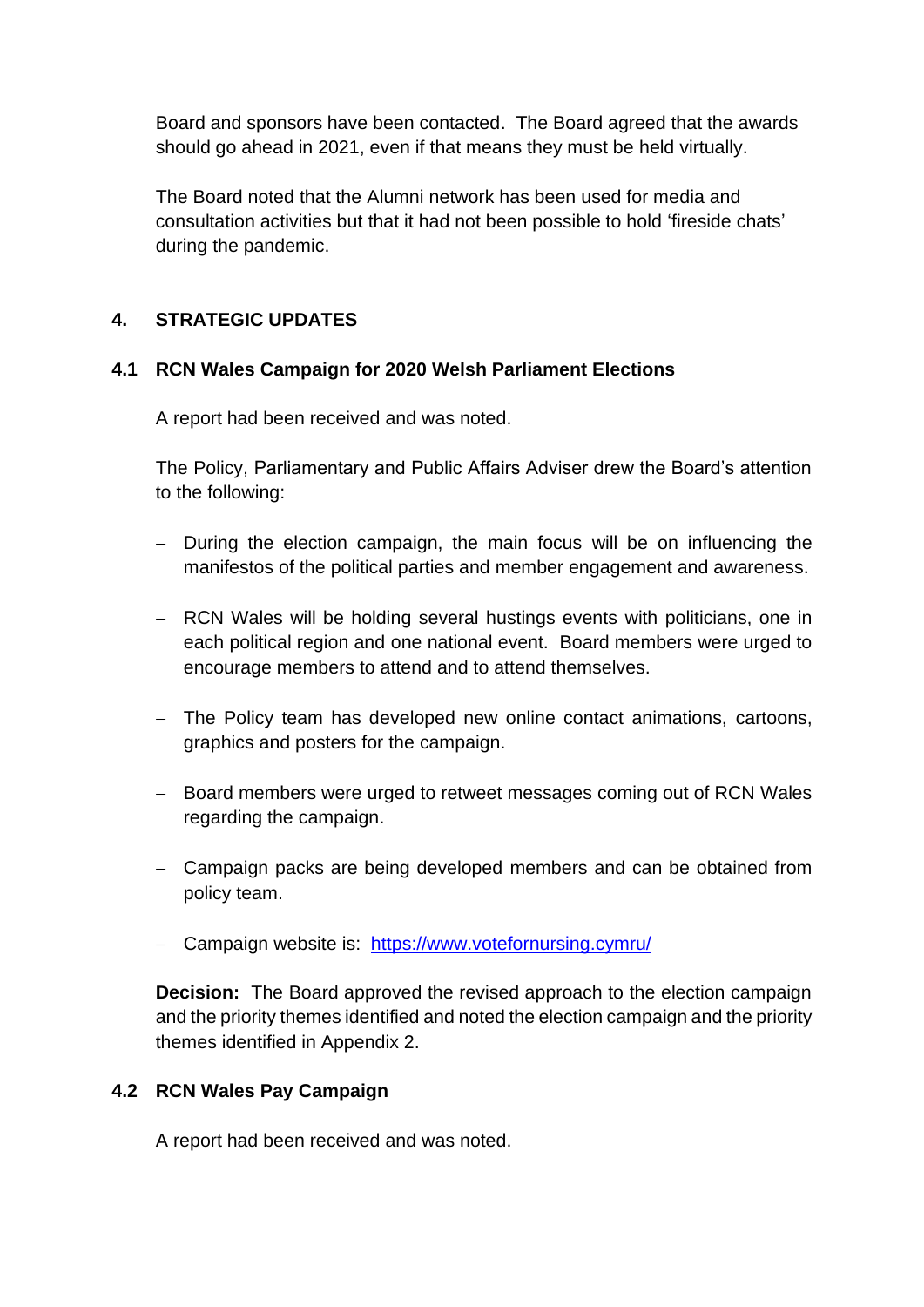The Associate Director of Nursing (Employment Relations) gave a verbal update as follows:

- − The RCN Wales pay campaign was launched on 24 August 2020.
- − RCN Wales is replicating what RCN UK and the Trade Union Committee are undertaking to ensure members in Wales have the same information.
- − However, there are Wales specific elements with regards to pay as the Welsh Government will need to wait for the funding to come from the UK Government via the Barnett consequentials.
- − RCN Wales has held numerous Q & A sessions with members and representatives and the Wales campaign project group meets monthly to monitor progress.
- − The UK Government has said that it wants to use the Pay Review Body (PRB) process. The PRB met with staff, representatives and members from Cwm Taf Morgannwg University Health Board on 27 November 2020 to gather their views. The Board was reminded that this is not a negotiation process.
- − In late 2020, the UK Government submitted its PRB remit letter. On 18 January, the Minister for Health and Social Services submitted the remit letter for Wales.
- − In response to that, RCN UK, together with other unions, submitted 4-country evidence to the PRB and on 1 February, RCN Wales submitted further supplementary evidence from Wales.
- − The Wales campaign is currently working with the Policy team and using the RCN Wales manifesto as a vehicle to get information out about pay.
- − A further meeting will be held in March to bring members up to date with the PRB situation.
- − RCN Wales is urging members to email their political candidates regarding the pay campaign.
- − The outcome from PRB is not expected until May / June 2021.

The Board congratulated the Associate Director of Nursing (Employment Relations) and commended her for her work on the pay campaign.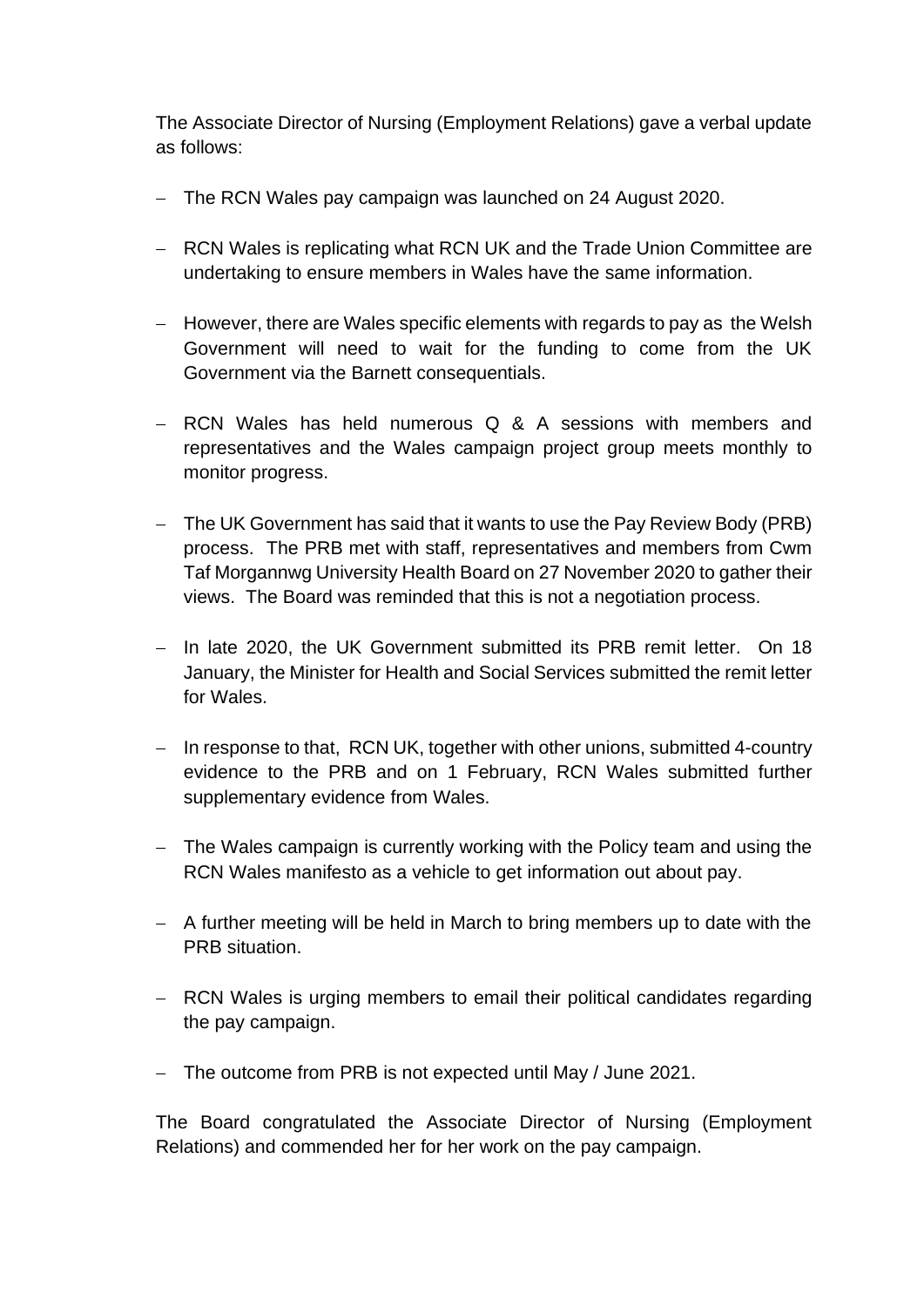# **4.3 NHS Wales Partnership Forum Update**

A report had been received and was noted.

The Associate Director of Nursing (Employment Relations) gave a verbal update as follows:

- − The NHS Wales Partnership Forum last met on 12 November 2020 and a full Business Committee met on 16 February 2021. The Business Committee meets every fortnight and the workforce cell meets on alternate weeks.
- − The COVID Business Committee meetings have been very positive in building relationships and partnership working with a lot of learning that can be taken from this in terms of performance during COVID.
- − A lot of work has been undertaken around the Healthier Wales Workforce strategy around compassionate leadership.
- − The Special Leave Policy has been updated to give managers more flexibility particularly around bereavement leave.
- − The Grievance and Dignity at Work policies have been combined and are now the Respect and Resolutions policies. The Trade Unions were concerned that these policies were being implemented too quickly during the pandemic without the necessary training and concerns around the mediation element. However, mediators are now being recruited and it is hoped that these policies will be implemented in April. The Board noted that these policies should stop some of the cases going into a formal process and resolve issues informally.
- − The 'Just culture' is about being able to talk to someone independent to the organisation. A pilot had been due to take place in April 2020 and it now hoped to take this forward in 2021.
- − New agile working policy is about the flexibility to meet the needs of staff and patients.

# **4.4 RCN Wales Engagement with the Independent and Social Care Sector Steering Group**

A report had been received and was noted.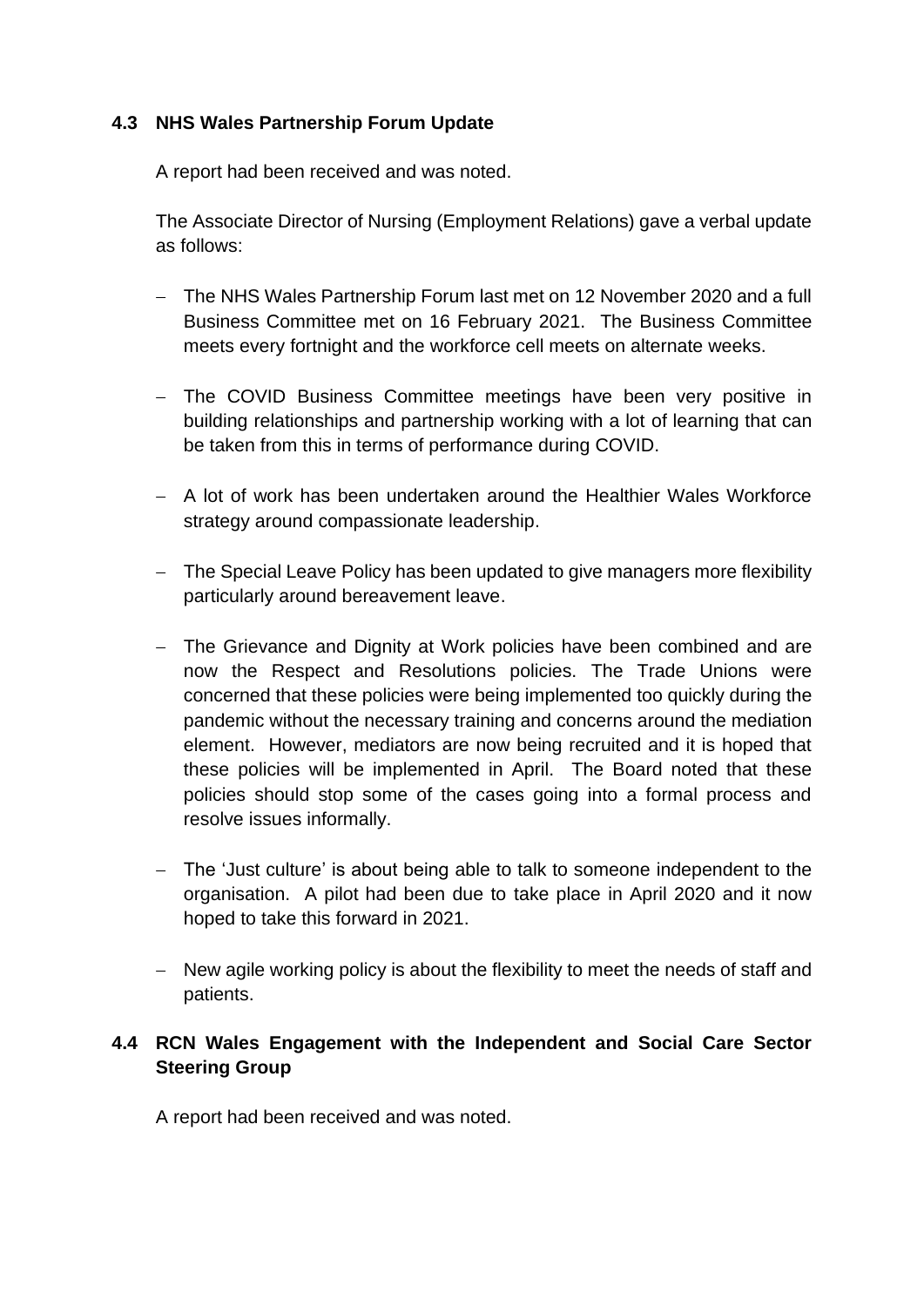The Associate Director of Nursing, Policy and Professional Practice gave a verbal update as follows;

- − The Board was grateful to Board members, Denise Llewellyn and June Clark, for their contribution to the Independent and Social Care Sector Steering Group.
- − The group has reviewed the terms of reference and developed an agile work plan.
- − Following feedback from stakeholders, it was agreed to hold three 'afternoon tea' events to listen to colleagues in the independent and care home sectors.
- − The UK Independent strategy work has now been completed and a link to the transformational plan to take this work forward is shown below:

[https://www.rcn.org.uk/about-us/what-the-rcn-does/rcn-independent-sector](https://www.rcn.org.uk/about-us/what-the-rcn-does/rcn-independent-sector-strategy)[strategy](https://www.rcn.org.uk/about-us/what-the-rcn-does/rcn-independent-sector-strategy)

− The newly appointed Independent Sector and Community Adviser will progress this work in Wales.

# **4.5 RCN Wales Succession Planning Committee Update**

The Board Chair gave a verbal update as follows:

- − The Board Chair expressed his gratitude to the Welsh Representative on the Professional Nursing Committee and Board member, Donna Mead for their support during the meeting.
- − The previous Board Chair had written to the Chair of Council on 4 September 2020 to query how the views of the Wales Board would be heard at Council if the Council member for Wales were unable to attend. A paper will go to Council on this issue and the Board will be updated at the June meeting.
- − The Committee was disappointed with the low turnout (3.47%) for the Wales Board elections and agreed to try and encourage members to vote as well as encouraging them to stand in elections. The following suggestions were made to improve member engagement that are currently under consideration:
	- To Improve the visibility of the leadership of the Board.
	- To send out 'live' tweets from Board meetings.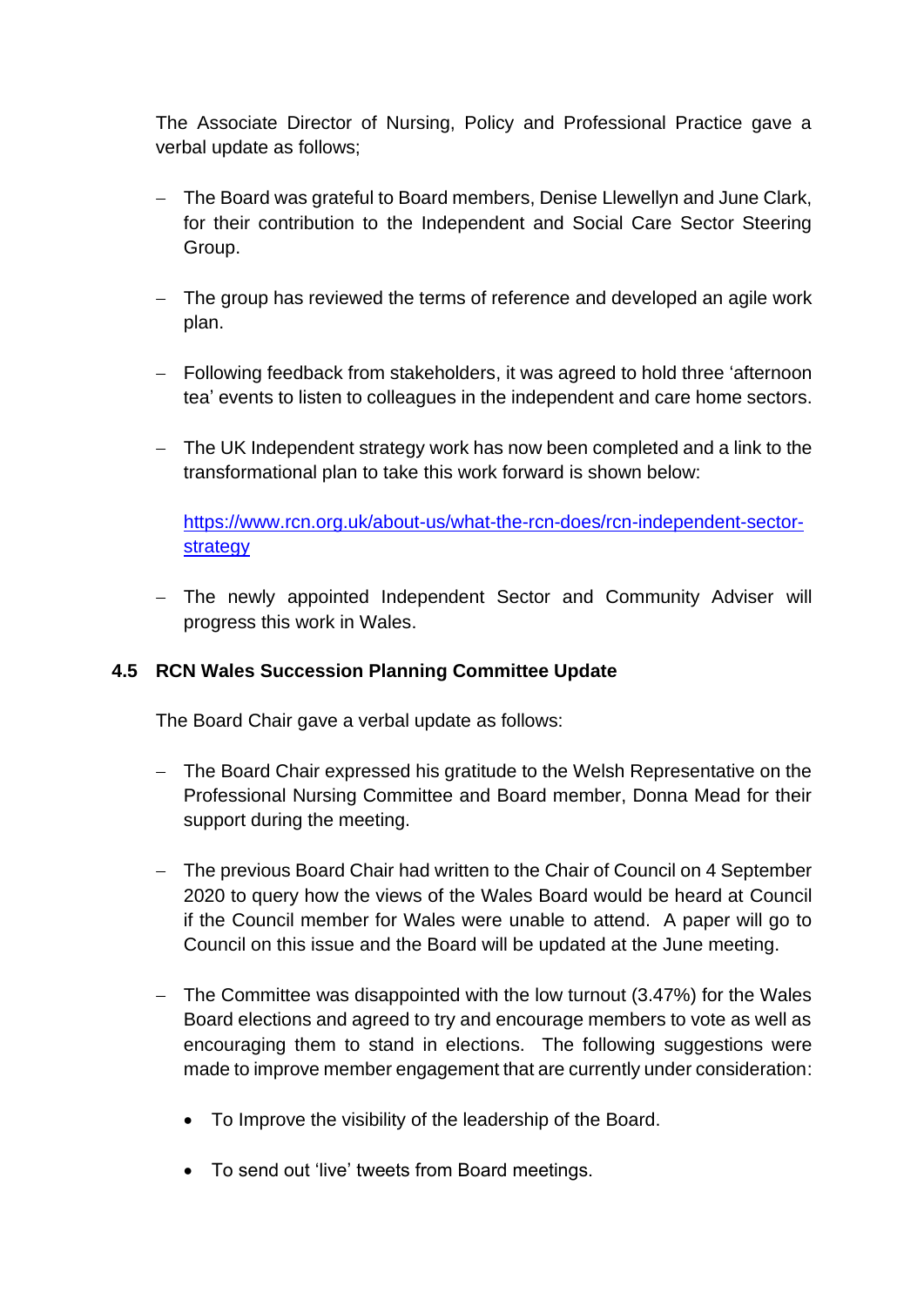- To undertake some focus work with members to find out what attracted the new Board members to stand for election.
- To update the information about the Board on the RCN Wales website with links to current campaigns and strategies.
- To consider setting a targets for the Committee to attain in 2024 elections re turnout and applications to the Board.
- − The Committee agreed to consider the suggestions and to arrange training sessions on the use of social media as part of a future Board development session.
- − The Committee reviewed the terms of reference and concluded that they were not fit for purpose, as they were too narrow and lacked the necessary clarity for a governance committee. The Committee will bring an options paper to the June Board seeking the Board's support to call for the terms of reference to be reviewed. The Board Chair has asked the Chair of the Governance Support Committee when they are due for review and will update the Board in due course.
- − The following concerns were expressed that the suggestions above for engaging members with the election process may not get to the core reasons for why members do not vote:
	- Voting is undertaken electronically but not all members have access to computers.
	- The cost of broadband is prohibitive for some members and perhaps the RCN Expenses policy could be amended to take account of that.
	- A detailed study of currently available information on voting patterns is needed to really understand the reasons why members are not engaged in the process.

# **ACTION 6: The Succession Planning Committee to consider the points made at the meeting and to submit an updated paper to the June Board.**

# **4.6 Update on Cangen Gogledd Cymru Branch Plan**

The Board received a presentation by Sandra Robinson-Clark, Chair, Cangen Gogledd Cymru Branch on the branch plans for 2021.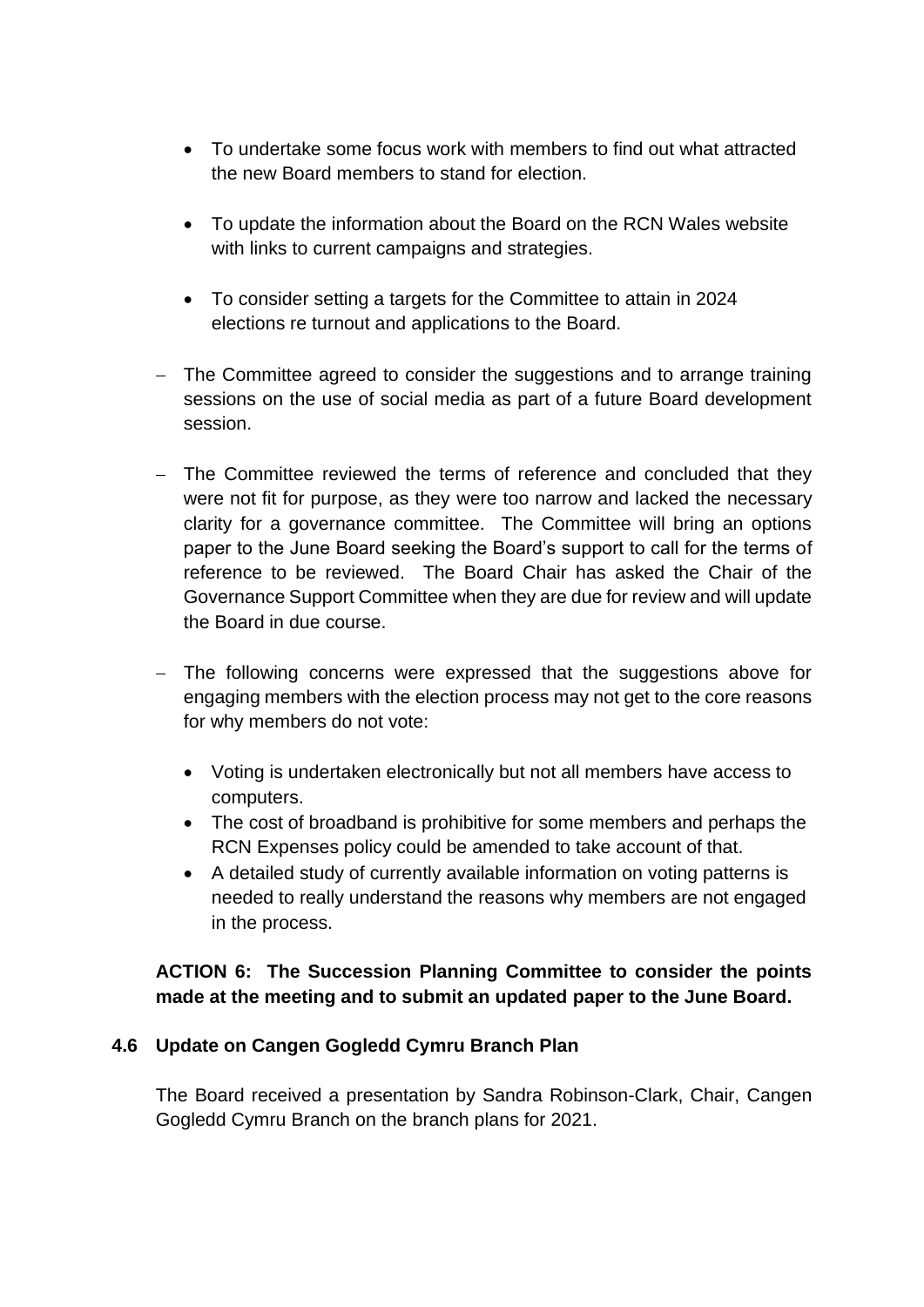The Board commended the branch on its excellent programme of work for its members.

# **4.7 Update on Cwm Taf Morgannwg Branch Plan**

The Board received a presentation by Richard Jones, Chair, Cwm Taf Morgannwg Branch on the branch plans for 2021.

The Board was informed that the branch will measure success by whether or not it achieves its target for recruitment of HCSWs and its ability to recruit members from BAME backgrounds and members from the independent and care home sectors.

# **5. ITEMS TO NOTE**

# **5.1 RCN Foundation Wales Committee Update**

The Board was informed that the Welsh Representative on the Professional Nursing Committee had stood down from the RCN Foundation in December 2020 and had also stood down as Chair of the RCN Foundation Wales **Committee.** 

The Board was informed that the RCN Foundation Trustees had been asked to consider ways to identify a more equitable distribution of grants across the UK. The Board noted that the Trustees had agreed to undertake a review of the country committees to identify ways in which to do this.

The Board Chair was asked to raise this at Council and to feedback to the Board on the outcome.

The Board Chair on behalf of the Board thanked the Welsh Representative on the Professional Nursing Committee for all her hard work on the RCN Foundation.

**ACTION 7: The Board Chair to seek an update from Council on the RCN Foundation's review of the four country Committees with regards to identifying a more equitable distribution of grants across the UK.**

# **5.2 Report from RCN Council meetings April to July 2020 and 25 and 26 November 2020**

A report had been received and was noted.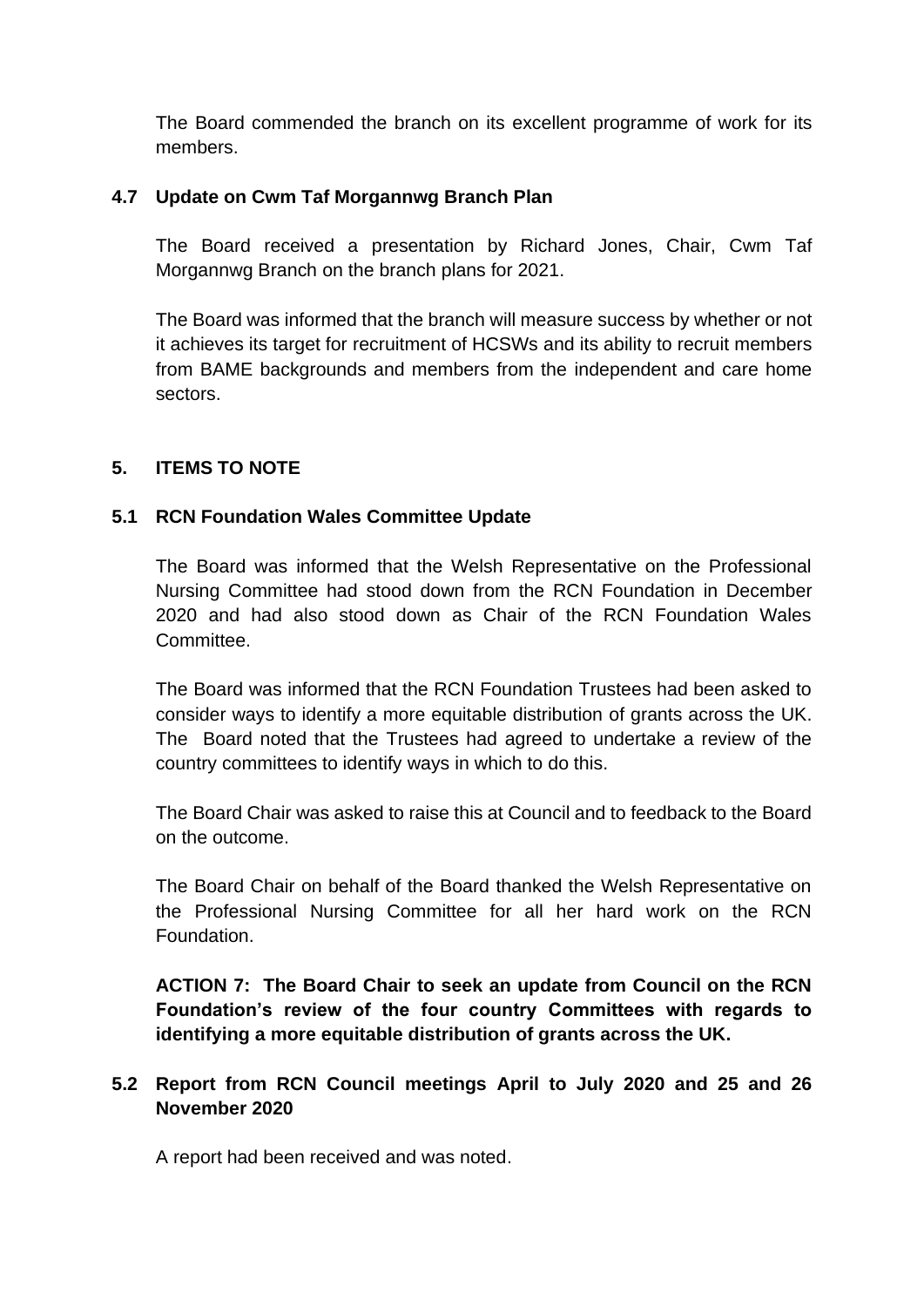# **5.3 Report from Trade Union Committee (TUC) meetings**

A tabled report had been circulated and was noted.

The Welsh member of the Trade Union Committee thanked the Council members and Professional Nursing Committee members for working collaboratively on webinars and pay campaign rallies.

The Board Chair thanked the Welsh member of the Trade Union Committee for all her hard work on behalf of members in Wales.

# **5.4 Report from the Professional Nursing Committee (PNC) held on 3 September and 9 November 2020**

A report had been received and was noted.

# **5.5 Report from the Students Committee held on 3 November 2020**

A report had been received and was noted.

# **5.6 Report from the Nursing Support Workers Committee held on 13 October and 14 November 2020**

A report had been received and was noted.

# **5.7 Report from RCN UK Reps Committees**

A report had been received and was noted.

# **5.8 Correspondence**

A report had been received and was noted.

# **5.9 Property Strategy Task and Finish Group held on 13 November 2020**

A report had been received and was noted.

# **6. ANY OTHER BUSINESS**

There were no further items of business.

The Board Chair thanked Board members for all their hard work and support and closed the meeting at 14:45.